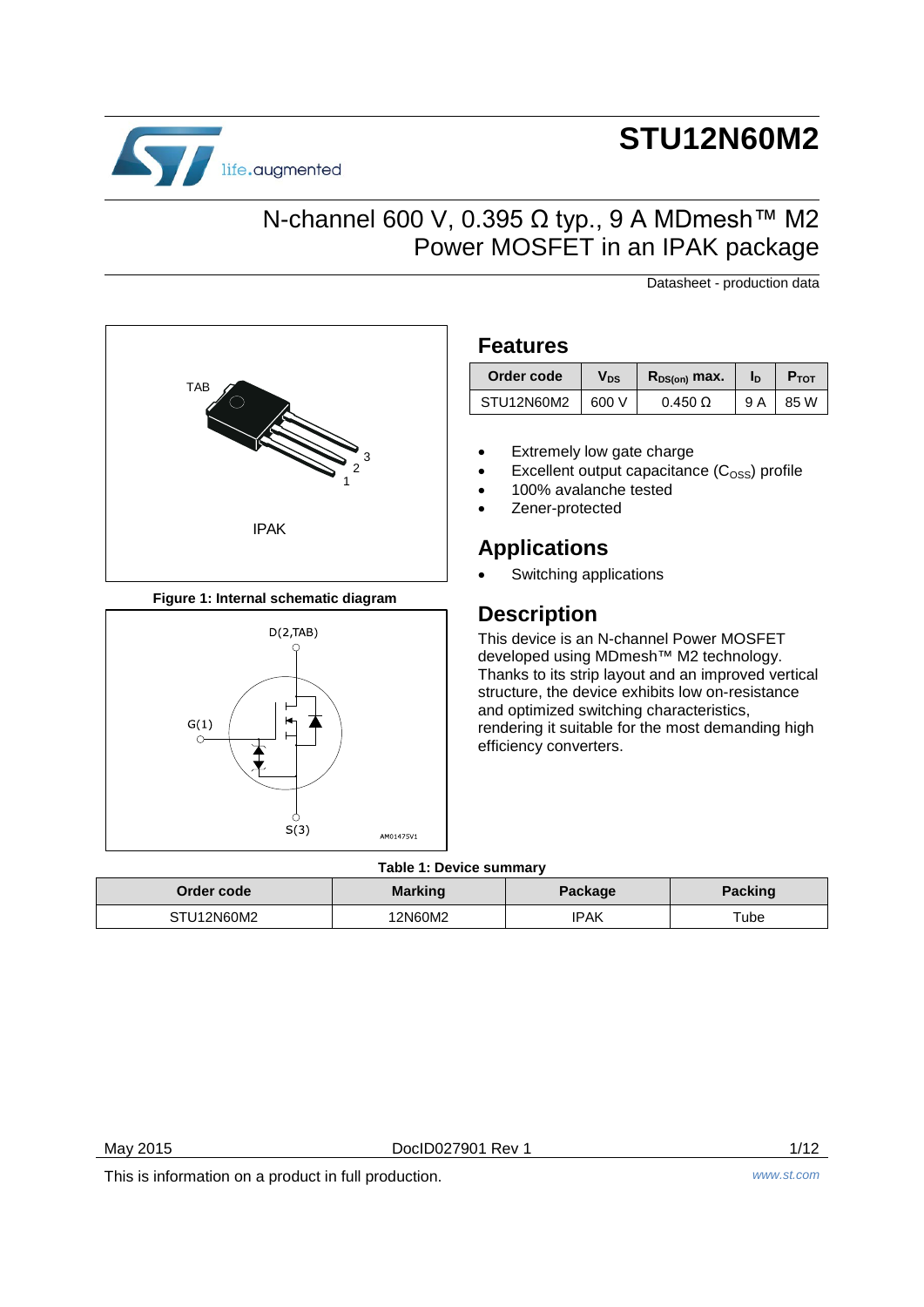### **Contents**

| $\mathbf 1$             |  |  |
|-------------------------|--|--|
| $\overline{2}$          |  |  |
|                         |  |  |
| $\mathbf{3}$            |  |  |
| $\overline{\mathbf{4}}$ |  |  |
|                         |  |  |
| $5\phantom{.0}$         |  |  |

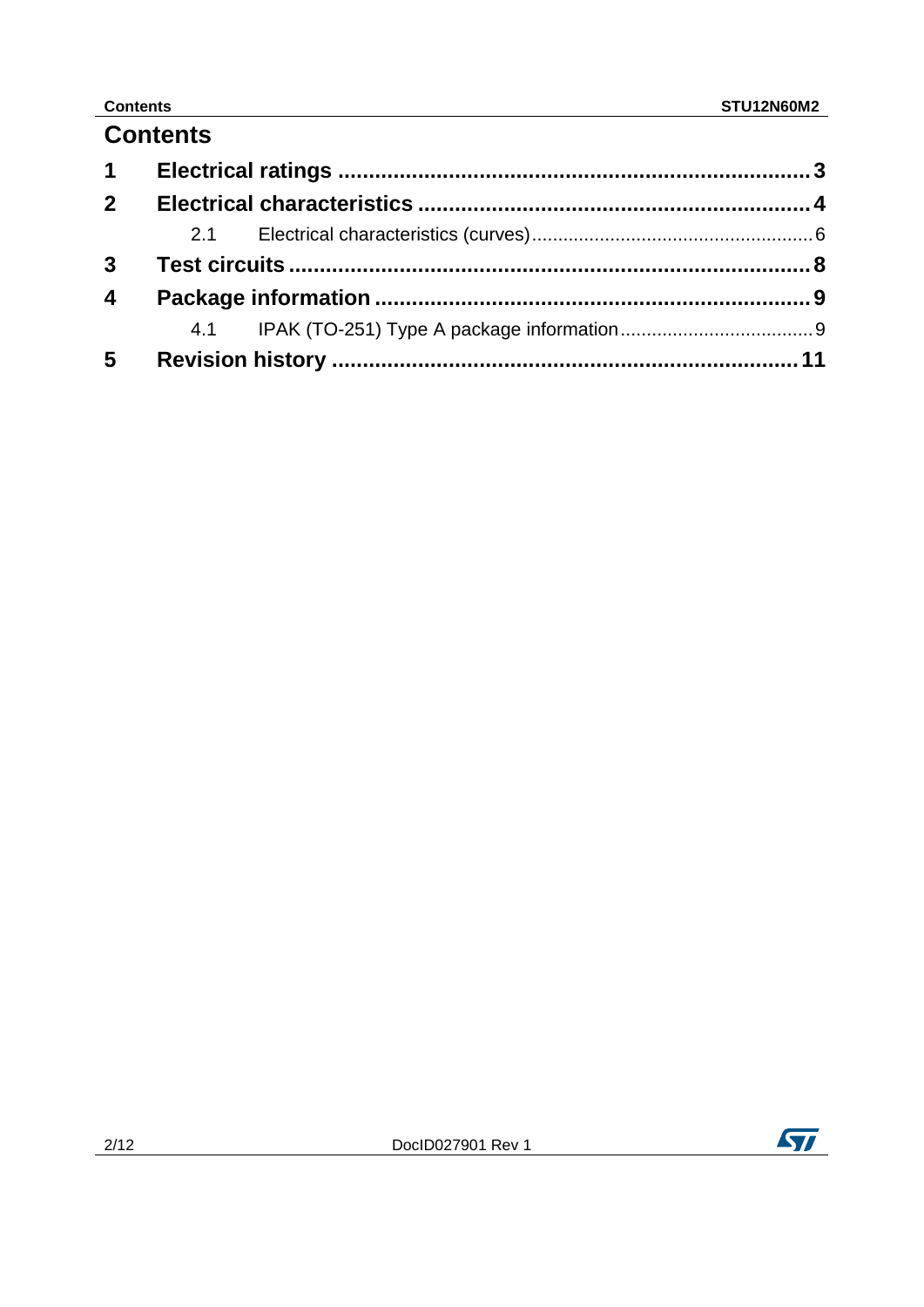# **1 Electrical ratings**

**Table 2: Absolute maximum ratings**

<span id="page-2-0"></span>

| <b>Symbol</b>                  | <b>Parameter</b>                                                     | Value        | Unit |
|--------------------------------|----------------------------------------------------------------------|--------------|------|
| $V_{GS}$                       | Gate-source voltage                                                  | ±25          | V    |
|                                | Drain current (continuous) at $T_{\text{case}} = 25 \text{ °C}$      | 9            | Α    |
| Iр                             | Drain current (continuous) at $T_{\text{case}} = 100 \text{ °C}$     | 5.7          |      |
| I <sub>DM</sub> <sup>(1)</sup> | Drain current (pulsed)                                               | 36           | A    |
| $P_{TOT}$                      | Total dissipation at $T_{\text{case}} = 25 \text{ }^{\circ}\text{C}$ | 85           | W    |
| $dv/dt^{(2)}$                  | Peak diode recovery voltage slope                                    | 15           | V/ns |
| $dv/dt^{(3)}$                  | MOSFET dv/dt ruggedness                                              | 50           |      |
| $T_{\text{stg}}$               | Storage temperature                                                  |              | °C   |
| Ti                             | Operating junction temperature                                       | $-55$ to 150 |      |

### **Notes:**

<span id="page-2-1"></span> $(1)$  Pulse width is limited by safe operating area.

<span id="page-2-2"></span> $^{(2)}$  I<sub>SD</sub> ≤ 9 A, di/dt=400 A/μs; V<sub>DS(peak)</sub> < V<sub>(BR)DSS</sub>, V<sub>DD</sub> = 80% V<sub>(BR)DSS</sub>.

<span id="page-2-3"></span> $^{(3)}$  V<sub>DS</sub> ≤ 480 V.

#### **Table 3: Thermal data**

| Symbol               | <b>Parameter</b>                    | Value | Unit |
|----------------------|-------------------------------------|-------|------|
| $R_{\rm thi-case}$   | Thermal resistance junction-case    | 1.47  |      |
| $R_{\text{thi-amb}}$ | Thermal resistance junction-ambient | 62.5  | °C⁄W |

#### **Table 4: Avalanche characteristics**

| <b>Symbol</b>  | <b>Parameter</b>                                | Value | Unit |
|----------------|-------------------------------------------------|-------|------|
| $I_{AR}^{(1)}$ | Avalanche current, repetitive or not repetitive | 2.6   |      |
| $E_{AR}^{(2)}$ | Single pulse avalanche energy                   | 117   | mJ   |

#### **Notes:**

<span id="page-2-4"></span> $(1)$  Pulse width limited by  $T_{jmax}$ .

<span id="page-2-5"></span><sup>(2)</sup> starting T<sub>j</sub> = 25 °C,  $I_D = I_{AR}$ ,  $V_{DD} = 50$  V.

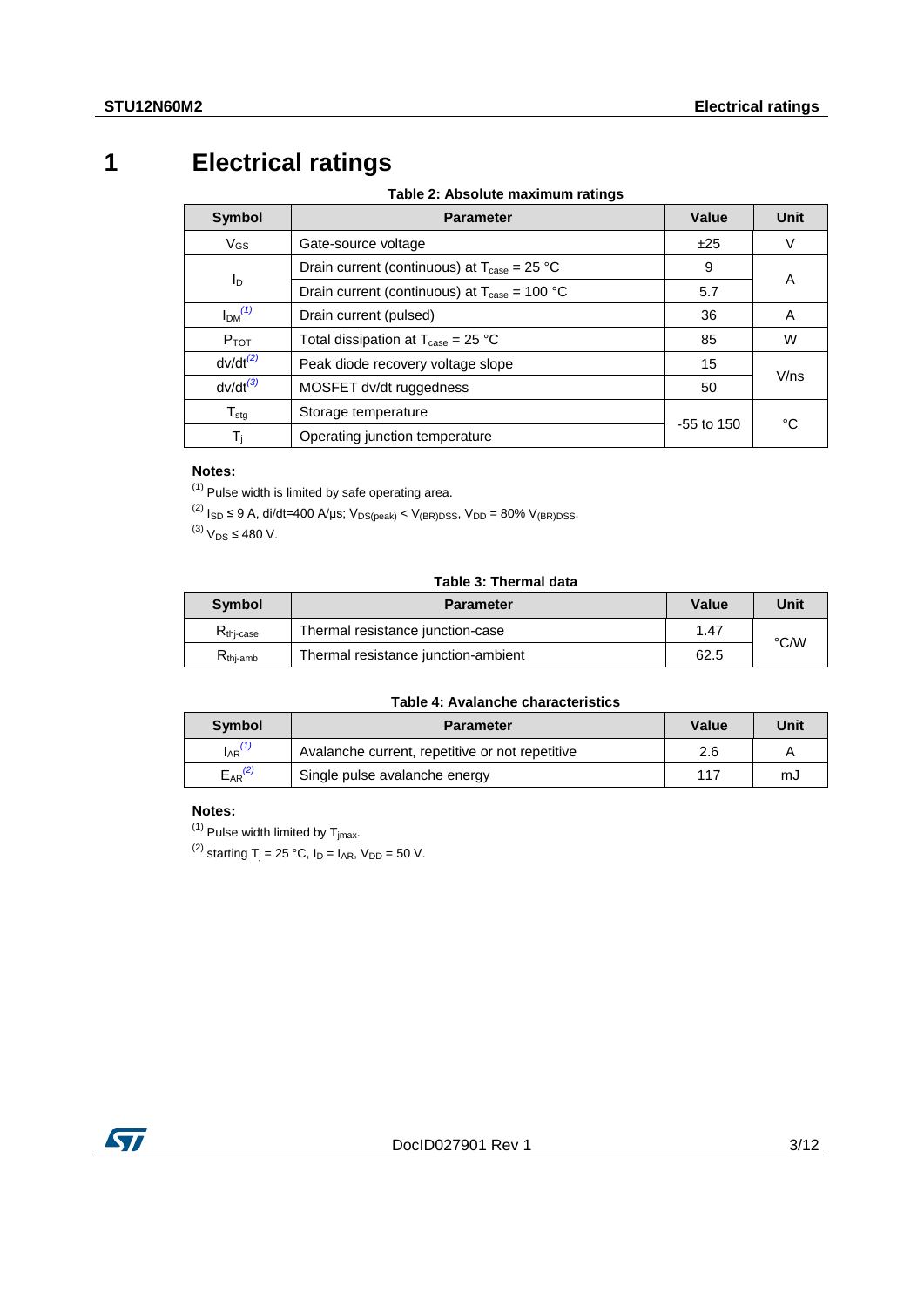## **2 Electrical characteristics**

<span id="page-3-0"></span> $(T_{\text{case}} = 25 \text{ °C}$  unless otherwise specified)

| Symbol                  | <b>Parameter</b>                      | <b>Test conditions</b>                                                  | Min. | Typ.  | Max.  | Unit   |
|-------------------------|---------------------------------------|-------------------------------------------------------------------------|------|-------|-------|--------|
| $V_{\rm (BR)DSS}$       | Drain-source breakdown<br>voltage     | $V_{GS} = 0$ V, $I_D = 1$ mA                                            | 600  |       |       | V      |
|                         |                                       | $V_{GS} = 0$ V, $V_{DS} = 600$ V                                        |      |       |       |        |
| <b>I</b> <sub>DSS</sub> | Zero gate voltage drain<br>current    | $V_{GS} = 0$ V, $V_{DS} = 600$ V,<br>$T_{\text{case}} = 125 \text{ °C}$ |      |       | 100   | μA     |
| lgss                    | Gate-body leakage<br>current          | $V_{DS} = 0 V$ . $V_{GS} = \pm 25 V$                                    |      |       | ±10   | μA     |
| $V_{GS(th)}$            | Gate threshold voltage                | $V_{DS} = V_{GS}$ , $I_D = 250 \mu A$                                   | 2    | 3     | 4     | $\vee$ |
| $R_{DS(on)}$            | Static drain-source on-<br>resistance | $V_{GS}$ = 10 V, $I_D$ = 4.5 A                                          |      | 0.395 | 0.450 | Ω      |

| Table 6: Dynamic                |                                  |                                       |      |      |      |             |
|---------------------------------|----------------------------------|---------------------------------------|------|------|------|-------------|
| <b>Symbol</b>                   | <b>Parameter</b>                 | <b>Test conditions</b>                | Min. | Typ. | Max. | <b>Unit</b> |
| $C_{iss}$                       | Input capacitance                |                                       |      | 538  | ٠    |             |
| C <sub>oss</sub>                | Output capacitance               | $V_{DS}$ = 100 V, f = 1 MHz,          |      | 29   |      | pF          |
| C <sub>rss</sub>                | Reverse transfer<br>capacitance  | $V_{GS} = 0 V$                        |      | 1.1  |      |             |
| $\mathrm{C_{oss}}$ eq. $^{(1)}$ | Equivalent output<br>capacitance | $V_{DS} = 0$ to 480 V, $V_{GS} = 0$ V |      | 106  | ٠    | рF          |
| $R_G$                           | Intrinsic gate resistance        | f = 1 MHz, $I_D = 0$ A                |      | 7    | ٠    | Ω           |
| $Q_g$                           | Total gate charge                | $V_{DD} = 400$ V, $I_D = 9$ A,        |      | 16   | ٠    |             |
| $Q_{gs}$                        | Gate-source charge               | $V_{GS}$ = 10 V (see Figure 15:       |      | 2.3  | ٠    | nC          |
| $Q_{\text{qd}}$                 | Gate-drain charge                | "Gate charge test circuit")           |      | 8.5  | ٠    |             |

#### **Notes:**

<span id="page-3-1"></span> $^{(1)}$  C<sub>oss eq.</sub> is defined as a constant equivalent capacitance giving the same charging time as C<sub>oss</sub> when V<sub>DS</sub> increases from 0 to 80%  $V_{DSS}$ .

**Table 7: Switching times**

| Symbol       | <b>Parameter</b>    | <b>Test conditions</b>                                             | Min. | Typ. | Max. | Unit |
|--------------|---------------------|--------------------------------------------------------------------|------|------|------|------|
| $t_{d(on)}$  | Turn-on delay time  | $V_{DD}$ = 300 V, $I_D$ = 4.5 A                                    |      | 9.2  |      |      |
| t,           | Rise time           | $R_G = 4.7 \Omega$ , $V_{GS} = 10 V$<br>(see Figure 14: "Switching |      | 9.2  |      |      |
| $t_{d(off)}$ | Turn-off delay time | times test circuit for                                             |      | 5    |      | ns   |
| t            | Fall time           | resistive load" and Figure<br>19: "Switching time<br>waveform")    |      | 18   |      |      |

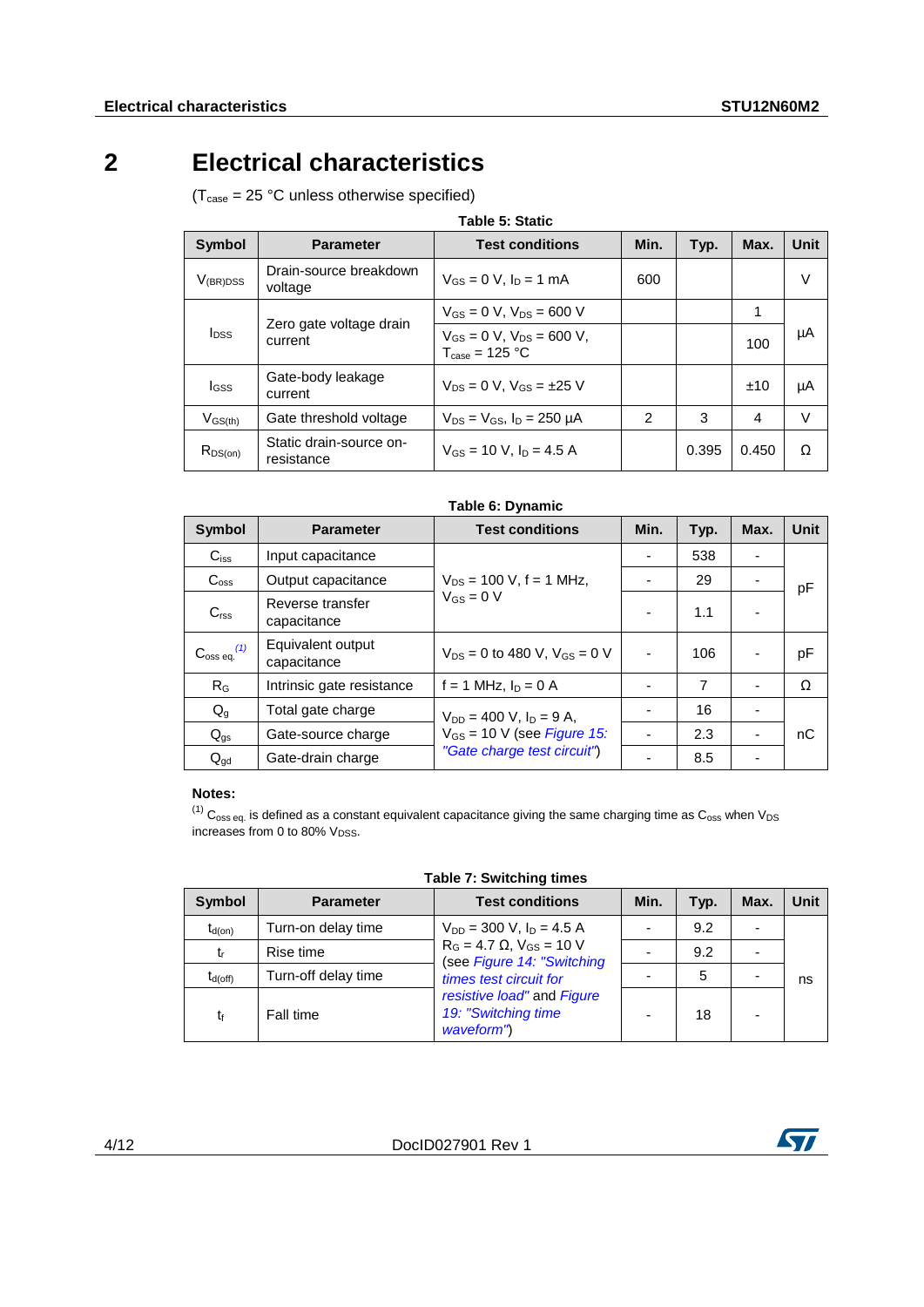### **STU12N60M2 Electrical characteristics**

| Table 8: Source-drain diode |                                  |                                                                            |      |      |      |        |
|-----------------------------|----------------------------------|----------------------------------------------------------------------------|------|------|------|--------|
| <b>Symbol</b>               | <b>Parameter</b>                 | <b>Test conditions</b>                                                     | Min. | Typ. | Max. | Unit   |
| lsp                         | Source-drain current             |                                                                            |      |      | 9    | A      |
| $I_{SDM}^{(1)}$             | Source-drain current<br>(pulsed) |                                                                            |      |      | 36   | A      |
| $V_{SD}^{(2)}$              | Forward on voltage               | $V_{GS} = 0 V$ , $I_{SD} = 9 A$                                            |      |      | 1.6  | $\vee$ |
| $t_{rr}$                    | Reverse recovery time            | $I_{SD} = 9$ A, di/dt = 100 A/µs,                                          |      | 284  |      | ns     |
| $Q_{rr}$                    | Reverse recovery charge          | $V_{DD}$ = 60 V (see <i>Figure 16:</i><br>"Test circuit for inductive      |      | 2.4  |      | μC     |
| <b>IRRM</b>                 | Reverse recovery current         | load switching and diode<br>recovery times")                               |      | 17   |      | A      |
| $t_{rr}$                    | Reverse recovery time            | $I_{SD} = 9$ A, di/dt = 100 A/µs,                                          |      | 404  |      | ns     |
| $Q_{rr}$                    | Reverse recovery charge          | $V_{DD} = 60 V$ , T <sub>i</sub> = 150 °C<br>(see Figure 16: "Test circuit |      | 3.5  |      | μC     |
| <b>IRRM</b>                 | Reverse recovery current         | for inductive load switching<br>and diode recovery times")                 |      | 17.5 |      | A      |

#### **Notes:**

<span id="page-4-0"></span>(1) Pulse width is limited by safe operating area.

<span id="page-4-1"></span> $(2)$  Pulse test: pulse duration = 300 µs, duty cycle 1.5%.

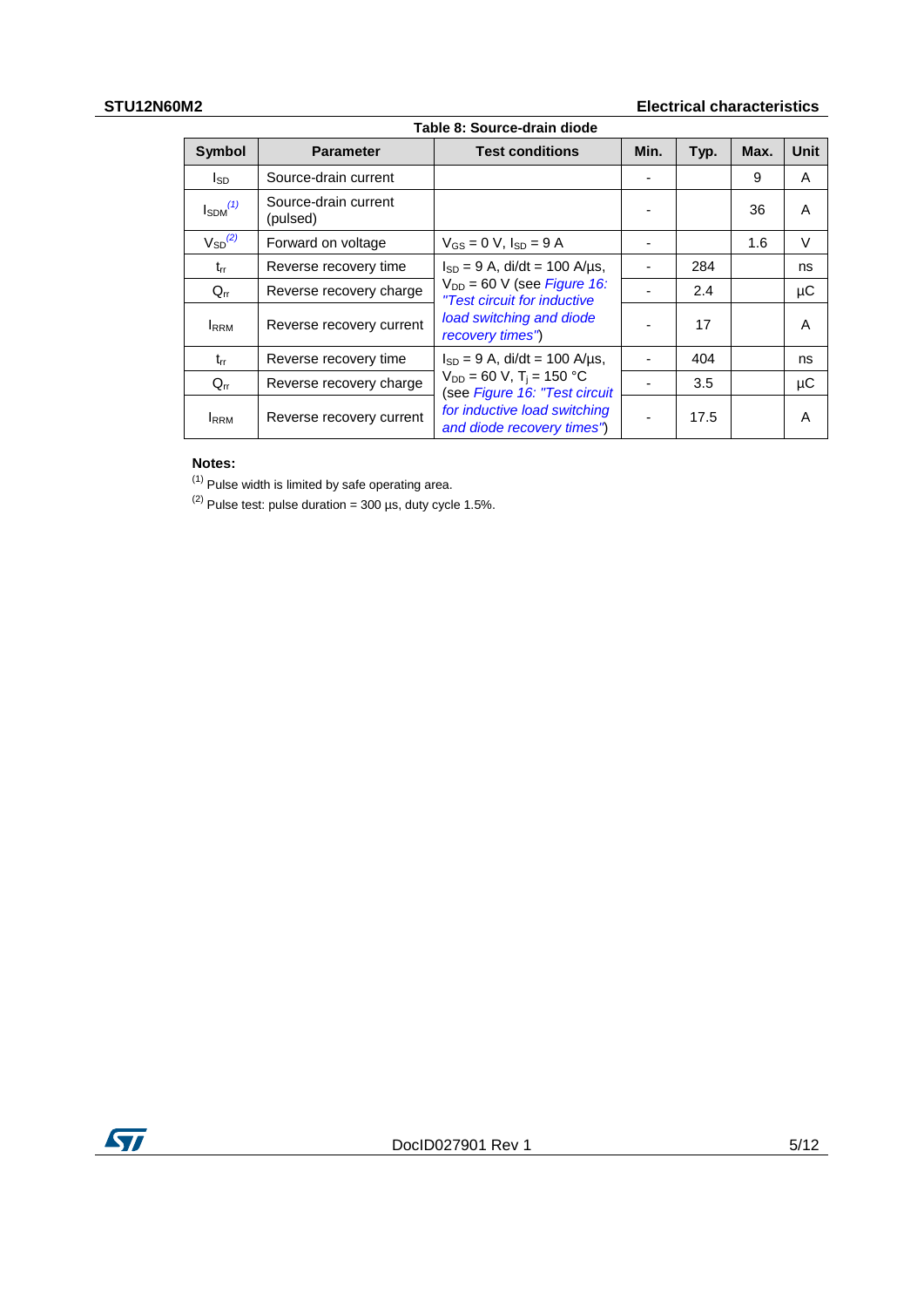<span id="page-5-0"></span>





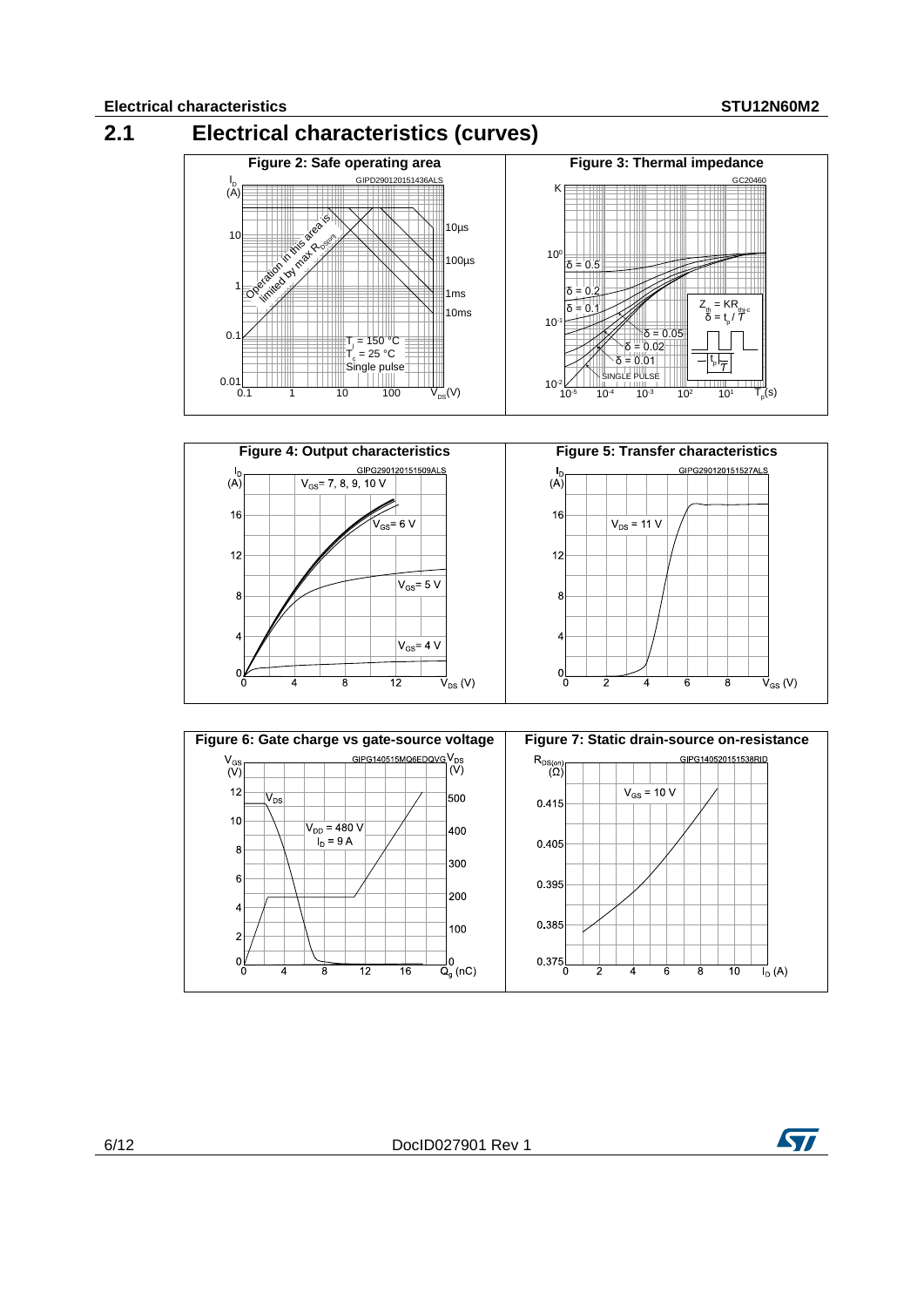#### **STU12N60M2 Electrical characteristics**





ST

DocID027901 Rev 1 7/12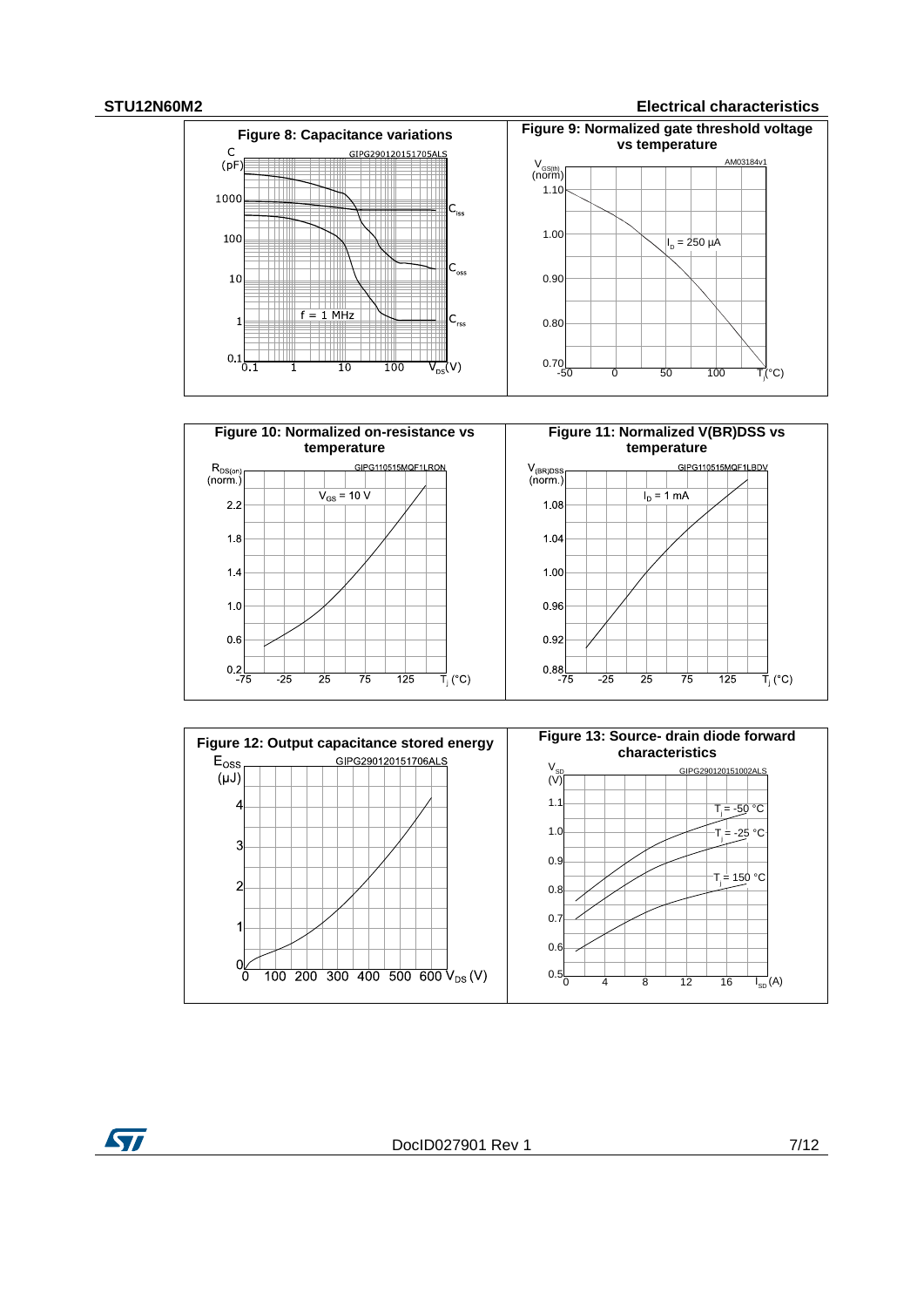### <span id="page-7-1"></span><span id="page-7-0"></span>**3 Test circuits**

<span id="page-7-2"></span>

<span id="page-7-4"></span>

<span id="page-7-3"></span>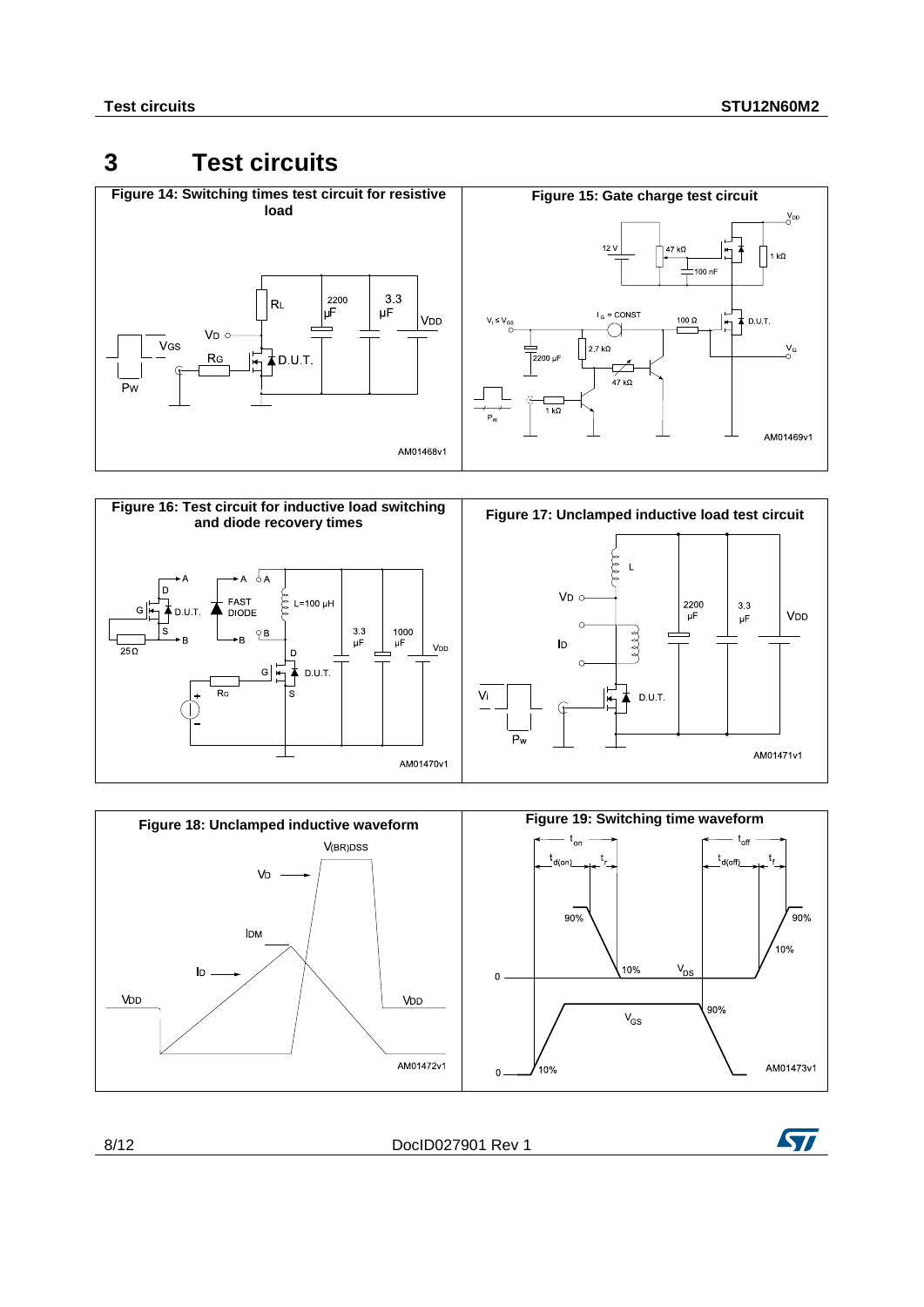### **4 Package information**

<span id="page-8-0"></span>In order to meet environmental requirements, ST offers these devices in different grades of ECOPACK® packages, depending on their level of environmental compliance. ECOPACK® specifications, grade definitions and product status are available at: *www.st.com*.  $ECOPACK^{\circ}$  is an ST trademark.

### **4.1 IPAK (TO-251) Type A package information**

**Figure 20: IPAK (TO-251) type A package outline**

<span id="page-8-1"></span>

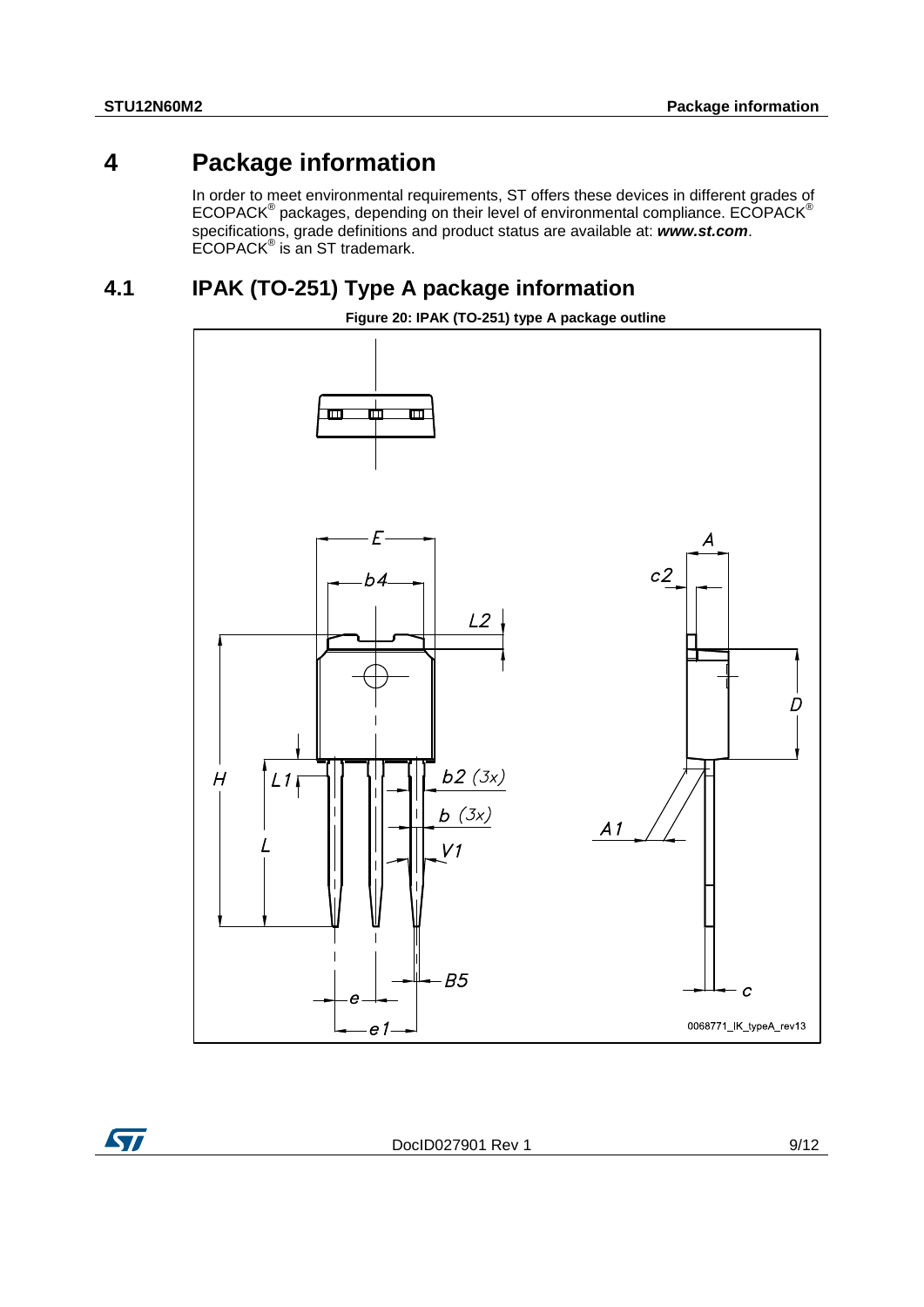### **Package information STU12N60M2**

| Table 9: IPAK (TO-251) type A package mechanical data |      |                 |      |  |  |
|-------------------------------------------------------|------|-----------------|------|--|--|
| Dim.                                                  |      | mm              |      |  |  |
|                                                       | Min. | Typ.            | Max. |  |  |
| $\overline{A}$                                        | 2.20 |                 | 2.40 |  |  |
| A1                                                    | 0.90 |                 | 1.10 |  |  |
| $\overline{b}$                                        | 0.64 |                 | 0.90 |  |  |
| b2                                                    |      |                 | 0.95 |  |  |
| b <sub>4</sub>                                        | 5.20 |                 | 5.40 |  |  |
| B <sub>5</sub>                                        |      | $0.30\,$        |      |  |  |
| ${\bf c}$                                             | 0.45 |                 | 0.60 |  |  |
| c2                                                    | 0.48 |                 | 0.60 |  |  |
| $\overline{\mathsf{D}}$                               | 6.00 |                 | 6.20 |  |  |
| E                                                     | 6.40 |                 | 6.60 |  |  |
| $\mathsf{e}% _{t}\left( t\right)$                     |      | 2.28            |      |  |  |
| e <sub>1</sub>                                        | 4.40 |                 | 4.60 |  |  |
| $\overline{\mathsf{H}}$                               |      | 16.10           |      |  |  |
| L                                                     | 9.00 |                 | 9.40 |  |  |
| L1                                                    | 0.80 |                 | 1.20 |  |  |
| L2                                                    |      | 0.80            | 1.00 |  |  |
| V <sub>1</sub>                                        |      | 10 <sup>°</sup> |      |  |  |

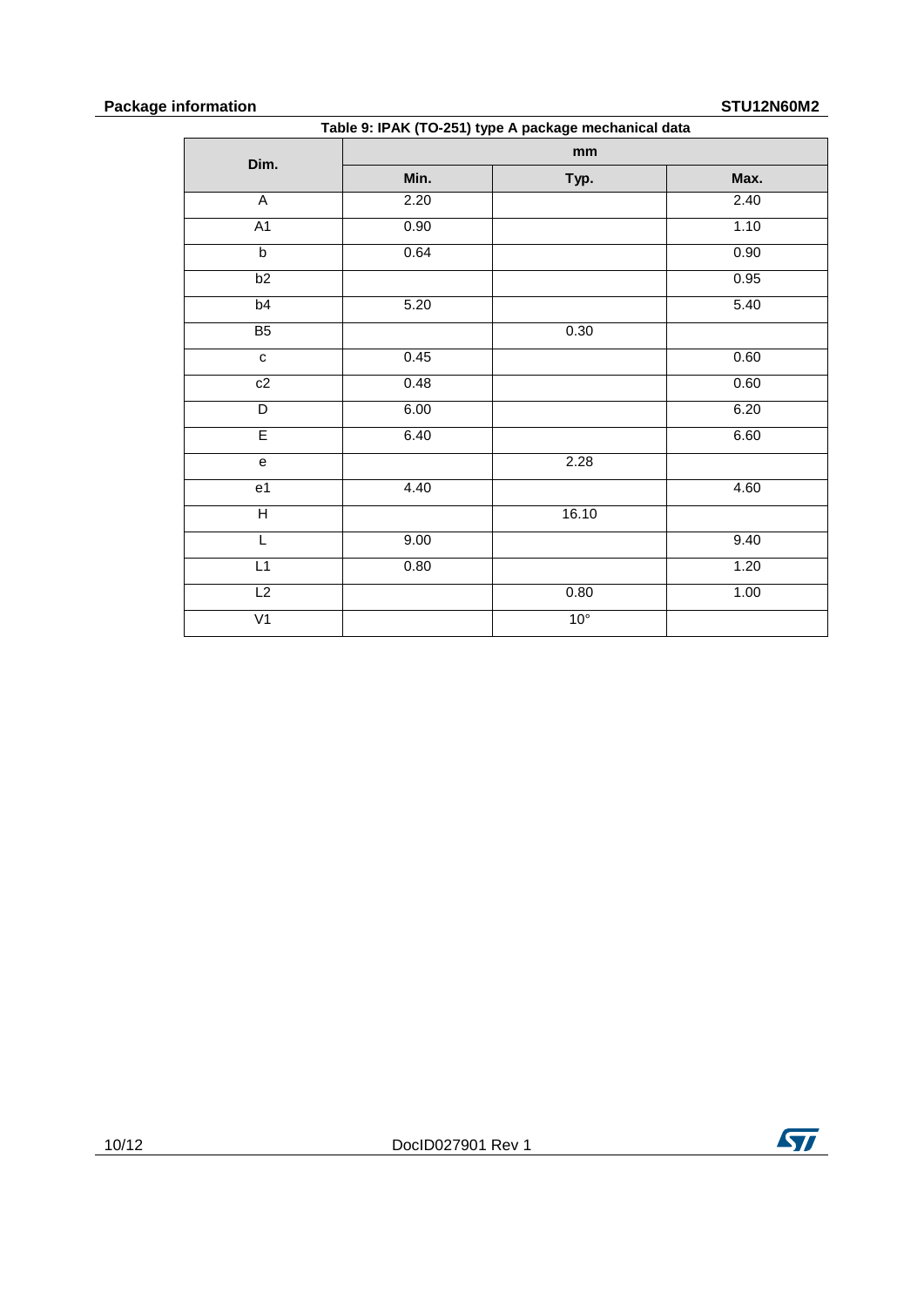## **5 Revision history**

**Table 10: Document revision history**

<span id="page-10-0"></span>

| Date        | <b>Revision</b> | <b>Changes</b> |
|-------------|-----------------|----------------|
| 22-May-2015 |                 | First release. |